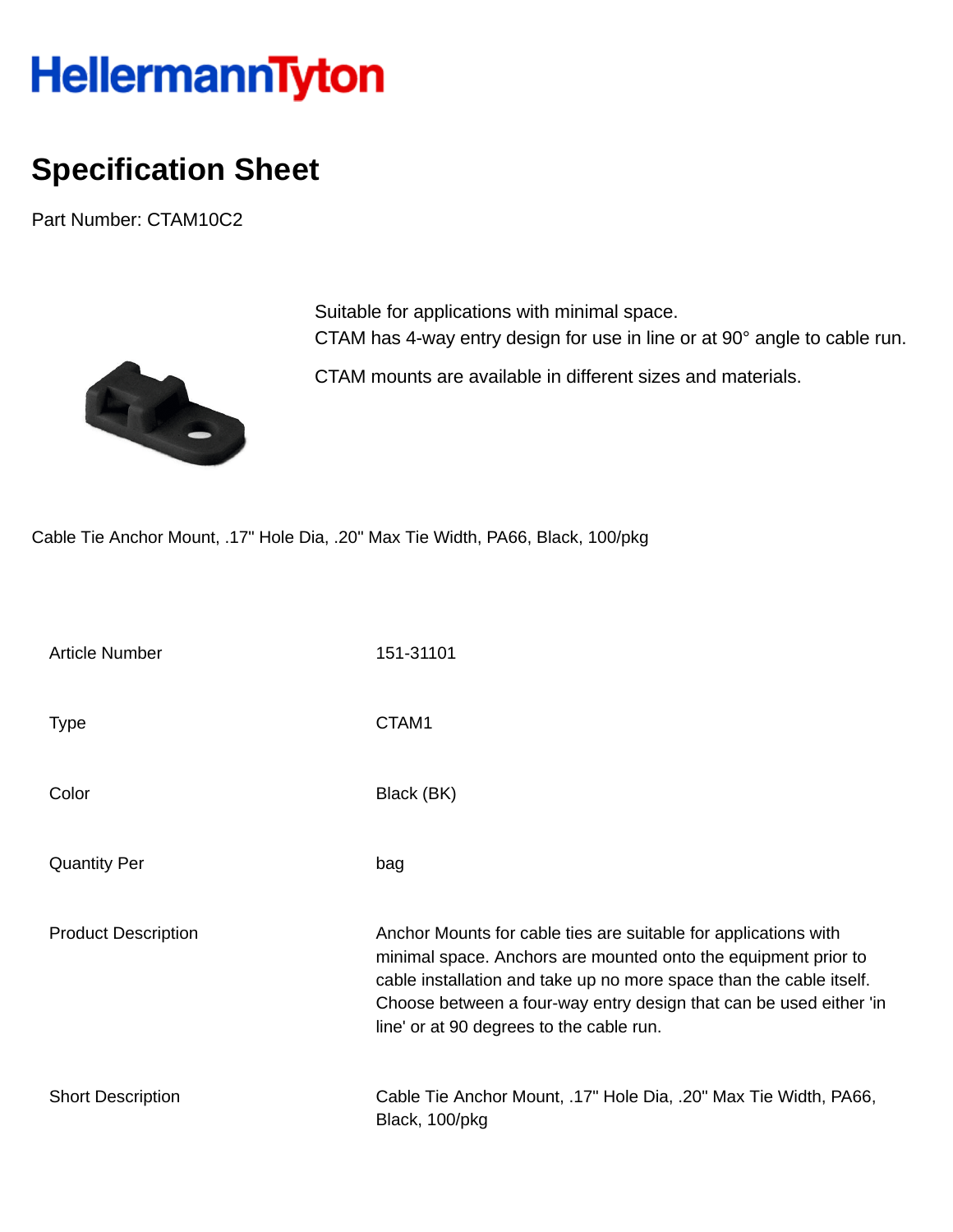Global Part Name CTAM1-PA66-BK

| Length L (Imperial)                   | 0.80                            |
|---------------------------------------|---------------------------------|
| Length L (Metric)                     | 20.4                            |
| <b>Fixation Method</b>                | <b>Screw Mounting and Rivet</b> |
| Width W (Imperial)                    | 0.40                            |
| Width W (Metric)                      | 10.2                            |
| <b>Cable Ties</b>                     | T18 - T50                       |
| Height H (Imperial)                   | 0.20                            |
| Height H (Metric)                     | 5.10                            |
| Cable Tie Width Max (Imperial)        | 0.2                             |
| Cable Tie Width Max (Metric)          | 5.0                             |
| Mounting Hole Diameter D (Imperial)   | 0.17                            |
| Mounting Hole Diameter D (Metric)     | 4.3 mm                          |
| Mounting Hole Diameter D Max (Metric) | 4.3                             |